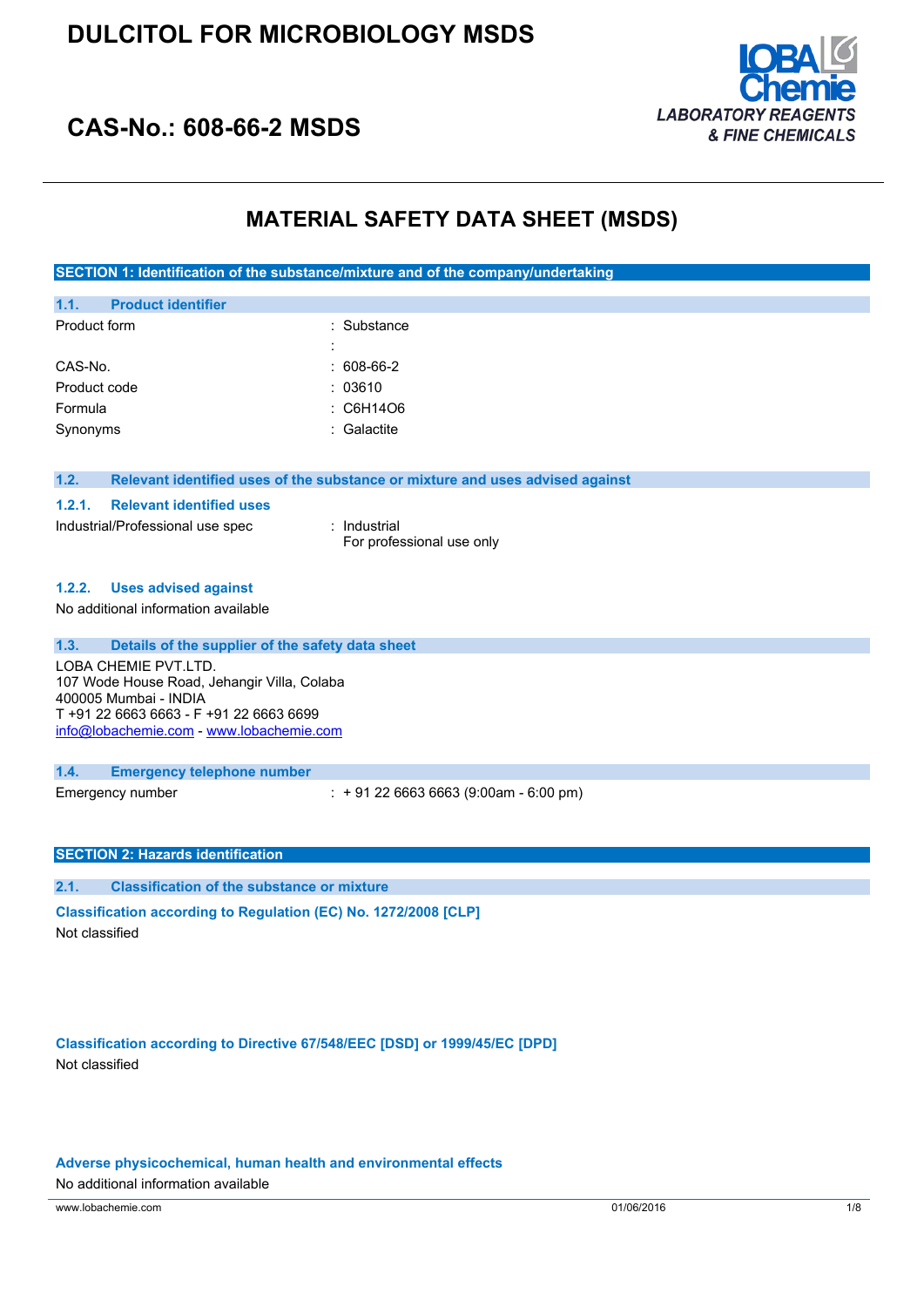Safety Data Sheet

### **2.2. Label elements**

**Labelling according to Regulation (EC)** No. 1272/2008 [CLP] No labelling applicable

### **2.3. Other hazards**

No additional information available

| <b>SECTION 3: Composition/information on ingredients</b>            |                                                                                                    |  |  |
|---------------------------------------------------------------------|----------------------------------------------------------------------------------------------------|--|--|
| 3.1.<br><b>Substances</b>                                           |                                                                                                    |  |  |
| Name                                                                | DULCITOL FOR MICROBIOLOGY                                                                          |  |  |
| CAS-No.                                                             | 608-66-2                                                                                           |  |  |
|                                                                     |                                                                                                    |  |  |
|                                                                     |                                                                                                    |  |  |
|                                                                     |                                                                                                    |  |  |
| Full text of R- and H-statements: see section 16                    |                                                                                                    |  |  |
|                                                                     |                                                                                                    |  |  |
| 3.2.<br><b>Mixtures</b>                                             |                                                                                                    |  |  |
| Not applicable                                                      |                                                                                                    |  |  |
|                                                                     |                                                                                                    |  |  |
| <b>SECTION 4: First aid measures</b>                                |                                                                                                    |  |  |
|                                                                     |                                                                                                    |  |  |
| 4.1.<br><b>Description of first aid measures</b>                    |                                                                                                    |  |  |
| First-aid measures after inhalation                                 | : Assure fresh air breathing. Allow the victim to rest.                                            |  |  |
| First-aid measures after skin contact                               | : Wash with plenty of water/                                                                       |  |  |
| First-aid measures after eye contact                                | : Rinse immediately with plenty of water.                                                          |  |  |
| First-aid measures after ingestion                                  | : Rinse mouth.                                                                                     |  |  |
| 4.2.<br>Most important symptoms and effects, both acute and delayed |                                                                                                    |  |  |
| No additional information available                                 |                                                                                                    |  |  |
|                                                                     |                                                                                                    |  |  |
| 4.3.                                                                | Indication of any immediate medical attention and special treatment needed                         |  |  |
| Treat symptomatically.                                              |                                                                                                    |  |  |
| <b>SECTION 5: Firefighting measures</b>                             |                                                                                                    |  |  |
|                                                                     |                                                                                                    |  |  |
| 5.1.<br><b>Extinguishing media</b>                                  |                                                                                                    |  |  |
| Suitable extinguishing media                                        | : Carbon dioxide. Dry powder. Foam. Water spray.                                                   |  |  |
| Unsuitable extinguishing media                                      | : Do not use a heavy water stream.                                                                 |  |  |
| 5.2.<br>Special hazards arising from the substance or mixture       |                                                                                                    |  |  |
| No additional information available                                 |                                                                                                    |  |  |
|                                                                     |                                                                                                    |  |  |
| 5.3.<br><b>Advice for firefighters</b>                              |                                                                                                    |  |  |
| Protection during firefighting                                      | : Do not enter fire area without proper protective equipment, including respiratory<br>protection. |  |  |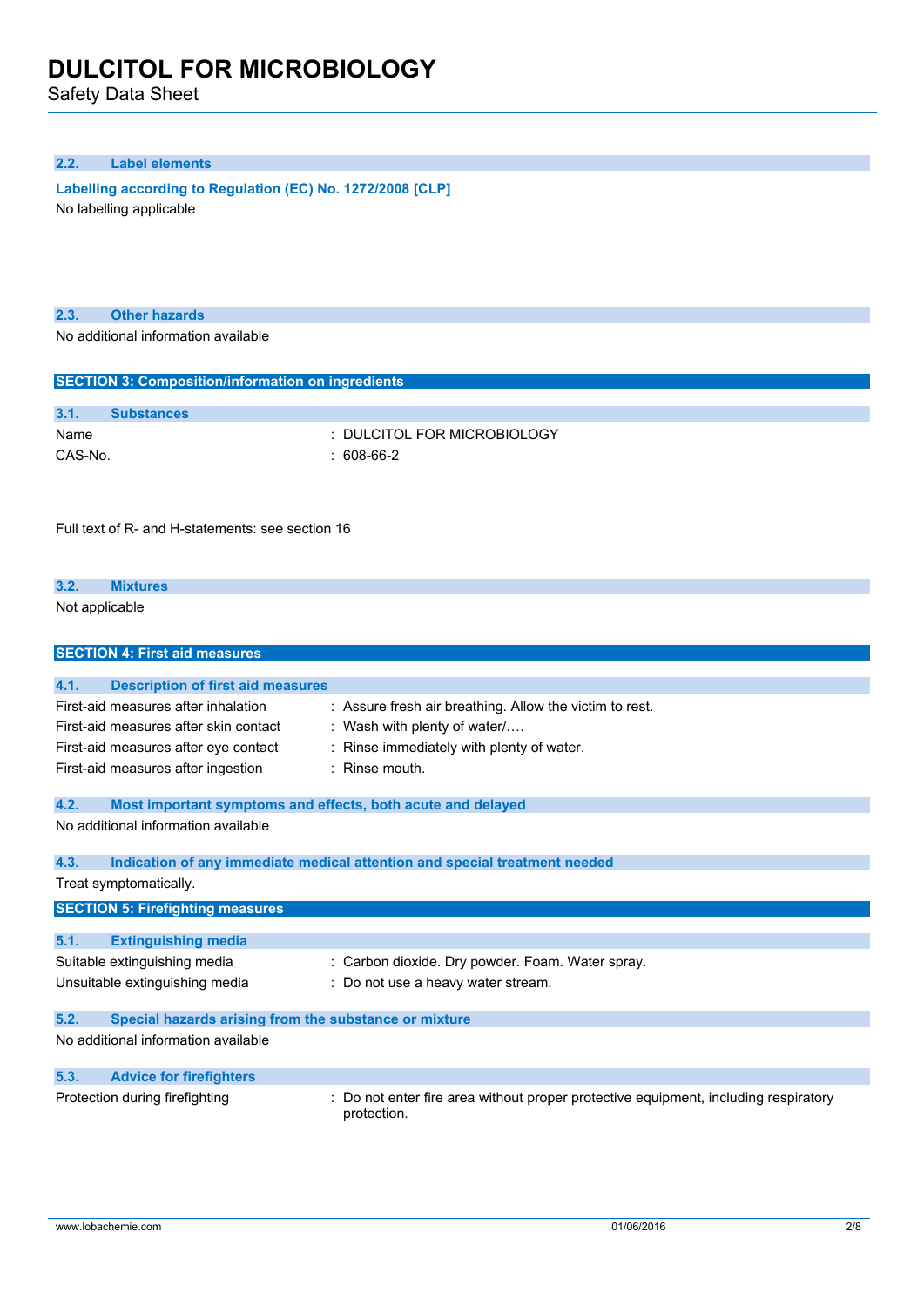Safety Data Sheet

|        | <b>SECTION 6: Accidental release measures</b>                       |                                                                                                                                                   |
|--------|---------------------------------------------------------------------|---------------------------------------------------------------------------------------------------------------------------------------------------|
|        |                                                                     |                                                                                                                                                   |
| 6.1.   |                                                                     | Personal precautions, protective equipment and emergency procedures                                                                               |
| 6.1.1. | For non-emergency personnel                                         |                                                                                                                                                   |
|        | Emergency procedures                                                | : Evacuate unnecessary personnel.                                                                                                                 |
| 6.1.2. | For emergency responders                                            |                                                                                                                                                   |
|        | Protective equipment                                                | : Use personal protective equipment as required.                                                                                                  |
|        |                                                                     |                                                                                                                                                   |
| 6.2.   | <b>Environmental precautions</b>                                    |                                                                                                                                                   |
|        | Avoid release to the environment.                                   |                                                                                                                                                   |
| 6.3.   |                                                                     |                                                                                                                                                   |
|        | Methods and material for containment and cleaning up                |                                                                                                                                                   |
|        | Methods for cleaning up                                             | : Soak up spills with inert solids, such as clay or diatomaceous earth as soon as<br>possible. On land, sweep or shovel into suitable containers. |
| 6.4.   | <b>Reference to other sections</b>                                  |                                                                                                                                                   |
|        | No additional information available                                 |                                                                                                                                                   |
|        | <b>SECTION 7: Handling and storage</b>                              |                                                                                                                                                   |
|        |                                                                     |                                                                                                                                                   |
| 7.1.   | <b>Precautions for safe handling</b>                                |                                                                                                                                                   |
|        | Precautions for safe handling                                       | : Avoid contact with skin and eyes. Avoid dust formation.                                                                                         |
|        | Hygiene measures                                                    | Wash hands and other exposed areas with mild soap and water before eating,<br>drinking or smoking and when leaving work.                          |
| 7.2.   | <b>Conditions for safe storage, including any incompatibilities</b> |                                                                                                                                                   |
|        | Storage conditions                                                  | : Store in a well-ventilated place. Keep container tightly closed.                                                                                |
| 7.3.   | <b>Specific end use(s)</b>                                          |                                                                                                                                                   |
|        | No additional information available                                 |                                                                                                                                                   |
|        | <b>SECTION 8: Exposure controls/personal protection</b>             |                                                                                                                                                   |
| 8.1.   | <b>Control parameters</b>                                           |                                                                                                                                                   |
|        | No additional information available                                 |                                                                                                                                                   |

| 8.2.<br><b>Exposure controls</b>                              |                                                                    |
|---------------------------------------------------------------|--------------------------------------------------------------------|
| Hand protection                                               | : Protective gloves                                                |
| Eye protection                                                | : Chemical goggles or safety glasses                               |
| Skin and body protection                                      | : Wear suitable protective clothing                                |
| Respiratory protection                                        | : [In case of inadequate ventilation] wear respiratory protection. |
| <b>SECTION 9: Physical and chemical properties</b>            |                                                                    |
| Information on basic physical and chemical properties<br>9.1. |                                                                    |
| Physical state                                                | : Solid                                                            |
| Molecular mass                                                | : 182.17 g/mol                                                     |
| Colour                                                        | : White crystalline.                                               |
| Odour                                                         | : No data available                                                |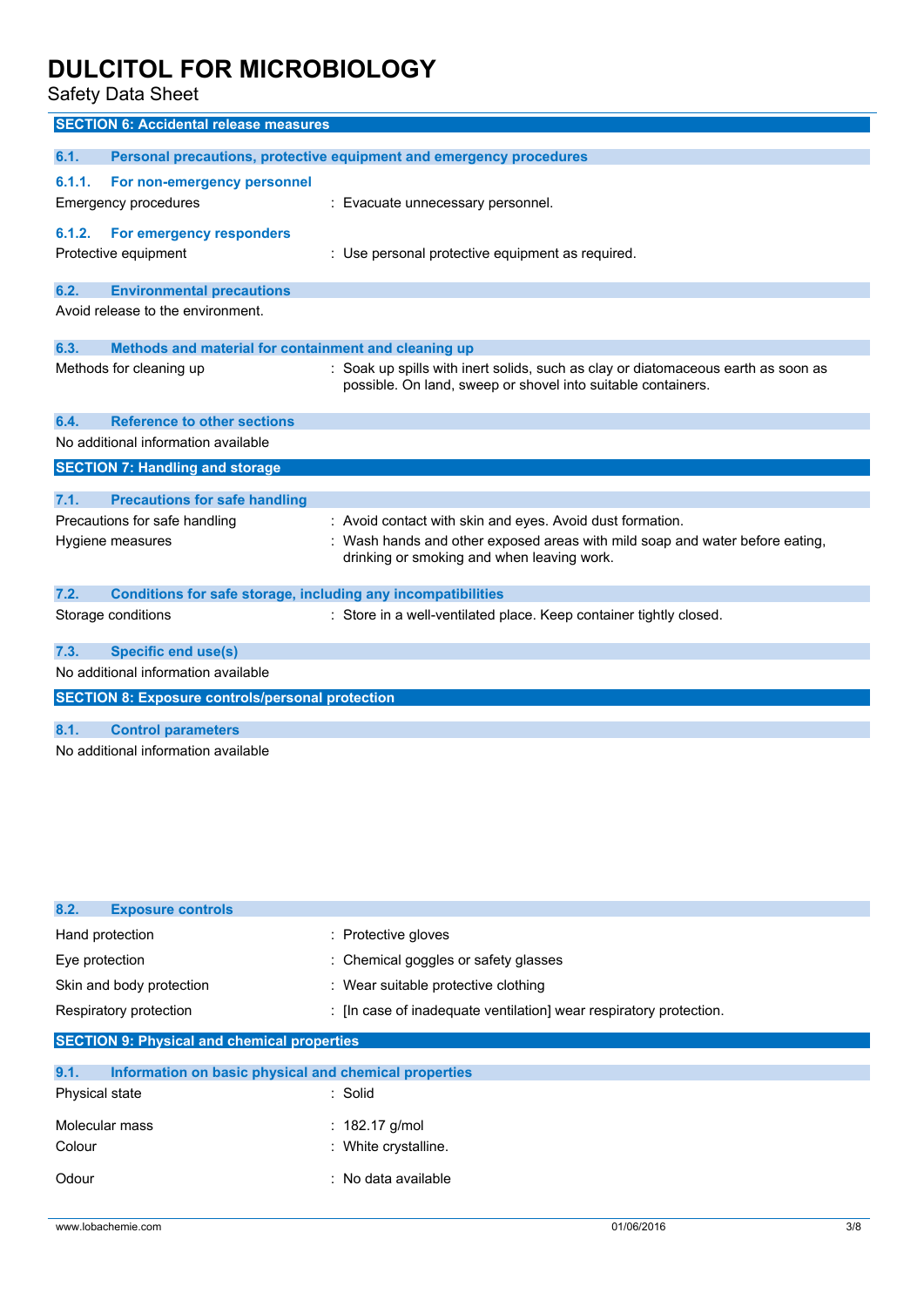Safety Data Sheet

| Odour threshold                                                         | : No data available                                               |  |  |
|-------------------------------------------------------------------------|-------------------------------------------------------------------|--|--|
| рH                                                                      | : No data available                                               |  |  |
| Relative evaporation rate (butylacetate=1) : No data available          |                                                                   |  |  |
| Melting point                                                           | : $275 - 280$ °C                                                  |  |  |
| Freezing point                                                          | : No data available                                               |  |  |
| Boiling point                                                           | : No data available                                               |  |  |
| Flash point                                                             | : No data available                                               |  |  |
| Auto-ignition temperature                                               | : No data available                                               |  |  |
| Decomposition temperature                                               | : No data available                                               |  |  |
| Flammability (solid, gas)                                               | : No data available                                               |  |  |
| Vapour pressure                                                         | : No data available                                               |  |  |
| Relative vapour density at 20 °C                                        | : No data available                                               |  |  |
| Relative density                                                        | : No data available                                               |  |  |
| Density<br>Solubility                                                   | : $1.47$ g/cm <sup>3</sup><br>: Water: Partially soluble in water |  |  |
| Log Pow                                                                 | : No data available                                               |  |  |
| Viscosity, kinematic                                                    | : No data available                                               |  |  |
| Viscosity, dynamic                                                      | : No data available                                               |  |  |
| <b>Explosive properties</b>                                             | : No data available                                               |  |  |
| Oxidising properties                                                    | : No data available                                               |  |  |
| <b>Explosive limits</b>                                                 | : No data available                                               |  |  |
| <b>Other information</b><br>9.2.<br>No additional information available |                                                                   |  |  |
| <b>SECTION 10: Stability and reactivity</b>                             |                                                                   |  |  |
| 10.1.<br><b>Reactivity</b><br>No additional information available       |                                                                   |  |  |
|                                                                         |                                                                   |  |  |
| 10.2.<br><b>Chemical stability</b><br>Stable under normal conditions.   |                                                                   |  |  |
| 10.3.<br><b>Possibility of hazardous reactions</b>                      |                                                                   |  |  |
| No additional information available                                     |                                                                   |  |  |
| <b>Conditions to avoid</b><br>10.4.                                     |                                                                   |  |  |
| Air contact. Direct sunlight. Moisture.                                 |                                                                   |  |  |
| <b>Incompatible materials</b><br>10.5.                                  |                                                                   |  |  |
| No additional information available                                     |                                                                   |  |  |
| <b>Hazardous decomposition products</b><br>10.6.                        |                                                                   |  |  |
| No additional information available                                     |                                                                   |  |  |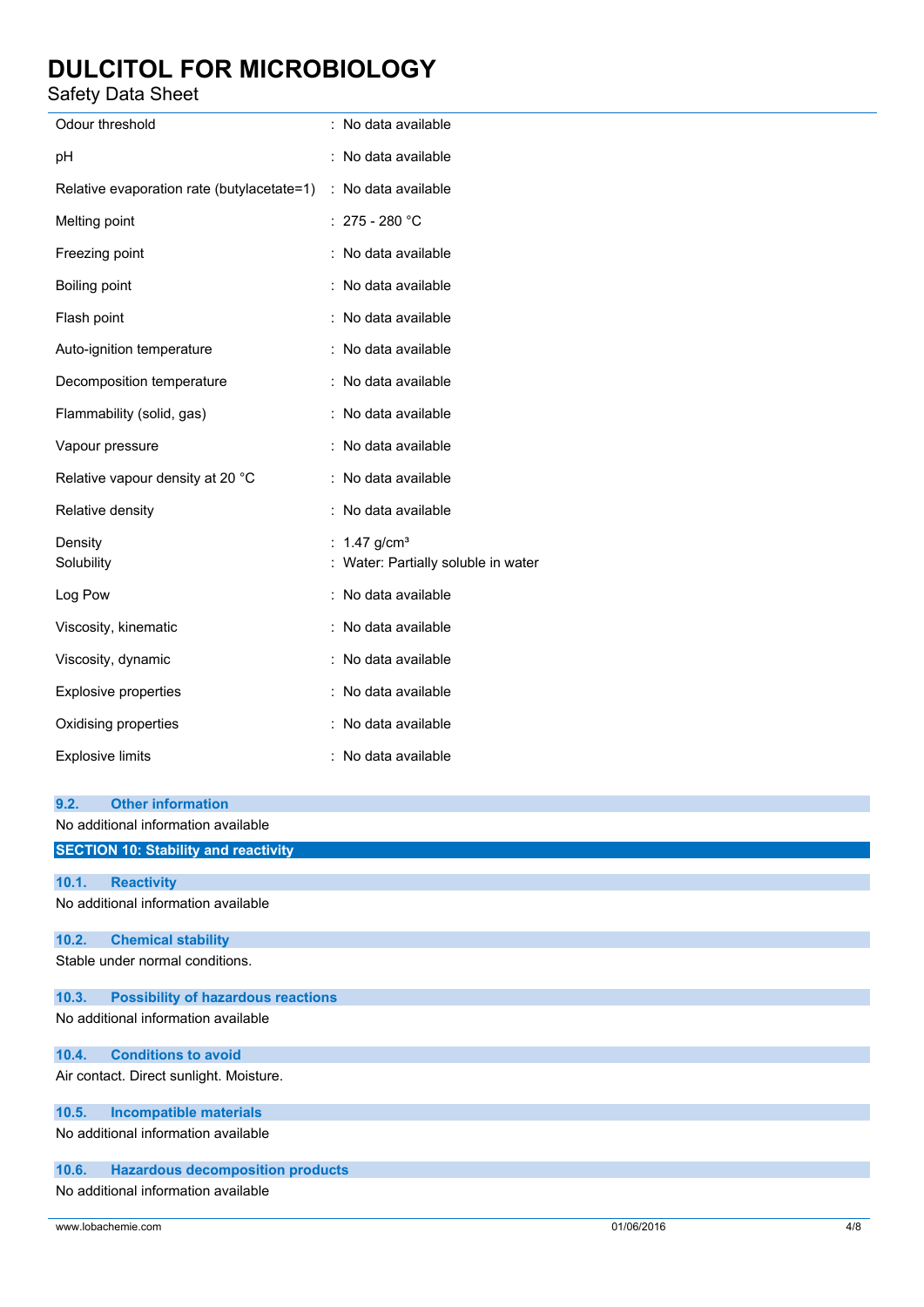Safety Data Sheet

### **SECTION 11: Toxicological information**

| 11.1.<br>Information on toxicological effects |                  |  |
|-----------------------------------------------|------------------|--|
| Acute toxicity                                | : Not classified |  |
| Skin corrosion/irritation                     | : Not classified |  |
| Serious eye damage/irritation                 | : Not classified |  |
| Respiratory or skin sensitisation             | : Not classified |  |
| Germ cell mutagenicity                        | : Not classified |  |
| Carcinogenicity                               | : Not classified |  |
| Reproductive toxicity                         | : Not classified |  |
| STOT-single exposure                          | : Not classified |  |
| STOT-repeated exposure                        | : Not classified |  |
| Aspiration hazard                             | : Not classified |  |

| <b>SECTION 12: Ecological information</b>     |  |  |  |
|-----------------------------------------------|--|--|--|
|                                               |  |  |  |
| 12.1.<br><b>Toxicity</b>                      |  |  |  |
| No additional information available           |  |  |  |
| 12.2.<br><b>Persistence and degradability</b> |  |  |  |
| No additional information available           |  |  |  |
| 12.3.<br><b>Bioaccumulative potential</b>     |  |  |  |
| No additional information available           |  |  |  |
| <b>Mobility in soil</b><br>12.4.              |  |  |  |
| No additional information available           |  |  |  |

### **12.5. Results of PBT and vPvB assessment**

No additional information available

|                                            | 12.6. Other adverse effects         |  |  |
|--------------------------------------------|-------------------------------------|--|--|
|                                            | No additional information available |  |  |
| <b>SECTION 13: Disposal considerations</b> |                                     |  |  |
| 13.1.                                      | Waste treatment methods             |  |  |
|                                            | No additional information available |  |  |

www.lobachemie.com 5/8 01/06/2016 5/8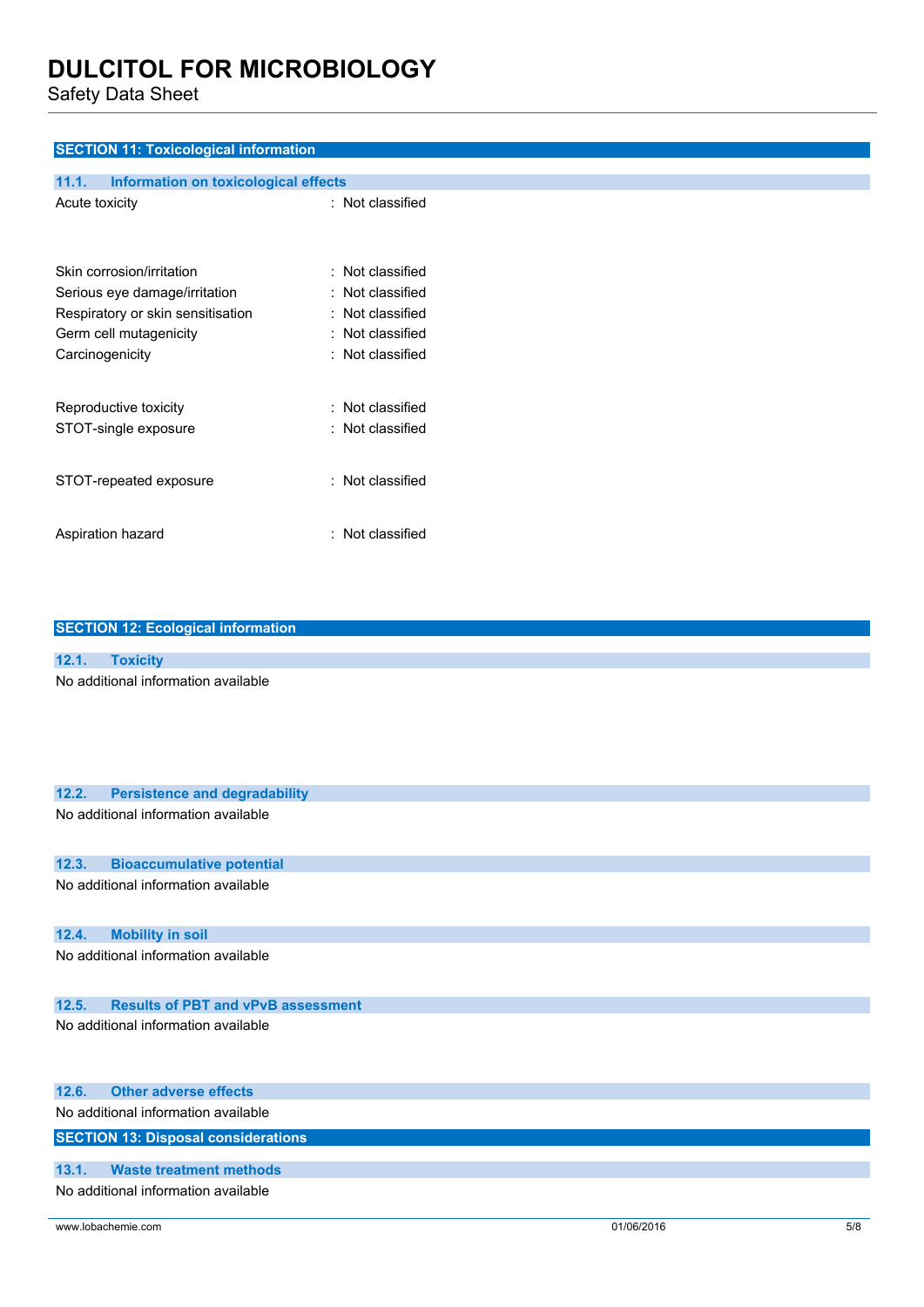Safety Data Sheet

### **SECTION 14: Transport information**

In accordance with ADR / RID / IMDG / IATA / ADN

| <b>UN number</b><br>14.1.                                                                                                                            |                                                                                                   |
|------------------------------------------------------------------------------------------------------------------------------------------------------|---------------------------------------------------------------------------------------------------|
| UN-No. (ADR)<br>UN-No. (IMDG)<br>UN-No. (IATA)<br>UN-No. (ADN)<br>UN-No. (RID)                                                                       | : Not applicable<br>Not applicable<br>Not applicable<br>Not applicable<br>Not applicable          |
| 14.2.<br><b>UN proper shipping name</b>                                                                                                              |                                                                                                   |
| Proper Shipping Name (ADR)<br>Proper Shipping Name (IMDG)<br>Proper Shipping Name (IATA)<br>Proper Shipping Name (ADN)<br>Proper Shipping Name (RID) | : Not applicable<br>Not applicable<br>: Not applicable<br>Not applicable<br>÷<br>: Not applicable |
| 14.3.<br><b>Transport hazard class(es)</b>                                                                                                           |                                                                                                   |
| <b>ADR</b>                                                                                                                                           |                                                                                                   |
| Transport hazard class(es) (ADR)                                                                                                                     | : Not applicable                                                                                  |
| <b>IMDG</b>                                                                                                                                          |                                                                                                   |
| Transport hazard class(es) (IMDG)                                                                                                                    | : Not applicable                                                                                  |
| <b>IATA</b>                                                                                                                                          |                                                                                                   |
| Transport hazard class(es) (IATA)                                                                                                                    | : Not applicable                                                                                  |
| <b>ADN</b>                                                                                                                                           |                                                                                                   |
| Transport hazard class(es) (ADN)                                                                                                                     | : Not applicable                                                                                  |
| <b>RID</b>                                                                                                                                           |                                                                                                   |
| Transport hazard class(es) (RID)                                                                                                                     | : Not applicable                                                                                  |
| <b>Packing group</b><br>14.4.                                                                                                                        |                                                                                                   |
| Packing group (ADR)                                                                                                                                  | Not applicable                                                                                    |
| Packing group (IMDG)                                                                                                                                 | Not applicable                                                                                    |
| Packing group (IATA)                                                                                                                                 | Not applicable                                                                                    |
| Packing group (ADN)                                                                                                                                  | : Not applicable                                                                                  |
| Packing group (RID)                                                                                                                                  | Not applicable                                                                                    |
| <b>Environmental hazards</b><br>14.5.                                                                                                                |                                                                                                   |
| Dangerous for the environment                                                                                                                        | : No                                                                                              |
| Marine pollutant                                                                                                                                     | : No                                                                                              |
| Other information                                                                                                                                    | No supplementary information available                                                            |

#### $14.6.$ **14.6. Special precautions for user**

**- Overland transport**

No data available

### **- Transport by sea**

No data available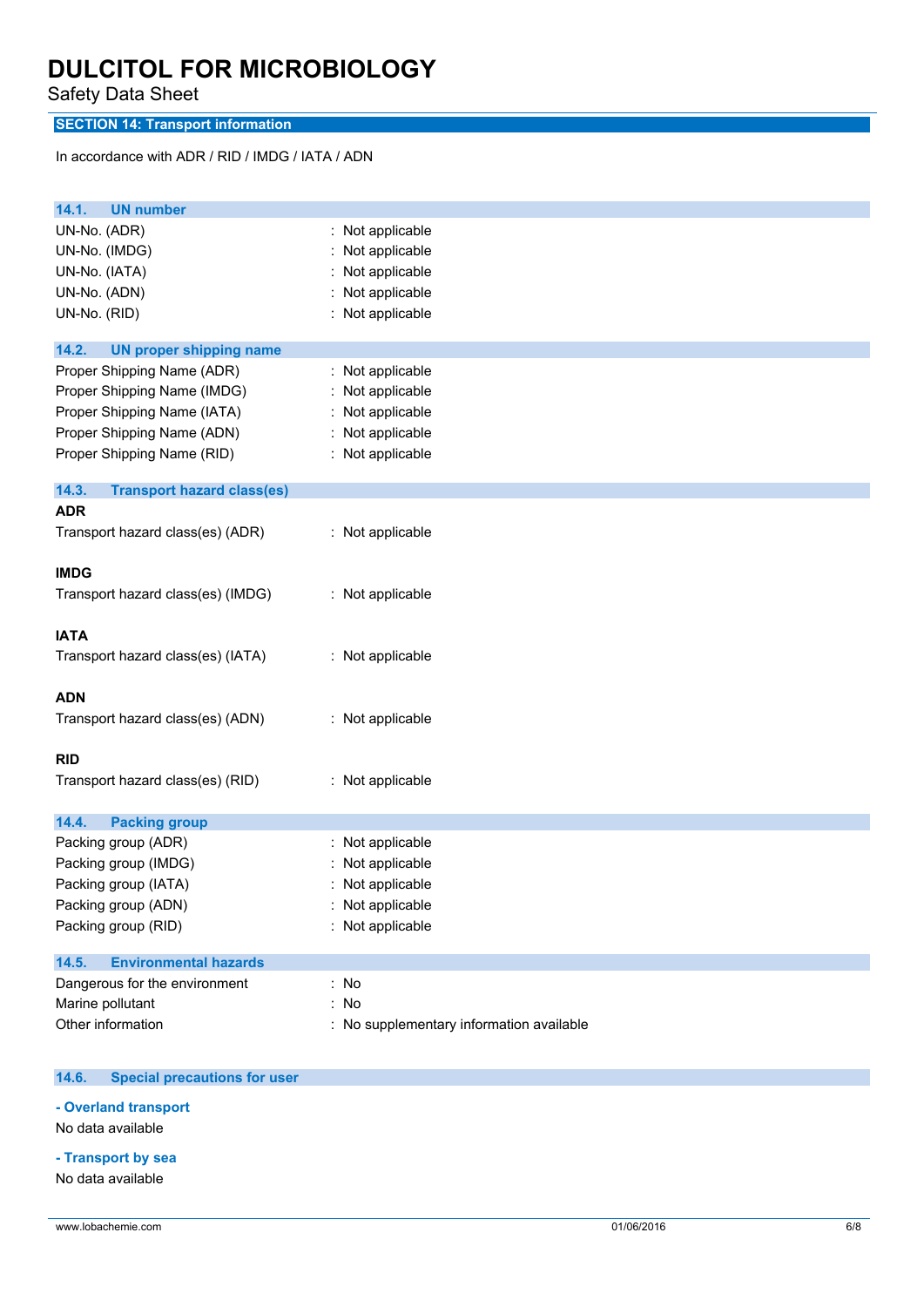Safety Data Sheet

### **- Air transport**

No data available

#### **- Inland waterway transport**

No data available

**- Rail transport**

No data available

#### **14.7. Transport in bulk according to Annex II of MARPOL 73/78 and the IBC Code**

Not applicable

**SECTION 15: Regulatory information**

**15.1. Safety, health and environmental regulations/legislation specific for the substance or mixture**

### **15.1.1. EU-Regulations**

No REACH Annex XVII restrictions DULCITOL FOR MICROBIOLOGY is not on the REACH Candidate List DULCITOL FOR MICROBIOLOGY is not on the REACH Annex XIV List

### **15.1.2. National regulations**

#### **Germany**

12th Ordinance Implementing the Federal : Is not subject of the 12. BlmSchV (Hazardous Incident Ordinance) Immission Control Act - 12.BImSchV

### **Netherlands**

| SZW-lijst van kankerverwekkende stoffen                                                 | : The substance is not listed |
|-----------------------------------------------------------------------------------------|-------------------------------|
| SZW-lijst van mutagene stoffen                                                          | : The substance is not listed |
| NIET-limitatieve lijst van voor de<br>voortplanting giftige stoffen - Borstvoeding      | : The substance is not listed |
| NIET-limitatieve lijst van voor de<br>voortplanting giftige stoffen -<br>Vruchtbaarheid | : The substance is not listed |
| NIET-limitatieve lijst van voor de<br>voortplanting giftige stoffen - Ontwikkeling      | : The substance is not listed |

**15.2. Chemical safety assessment** No additional information available

**SECTION 16: Other information**